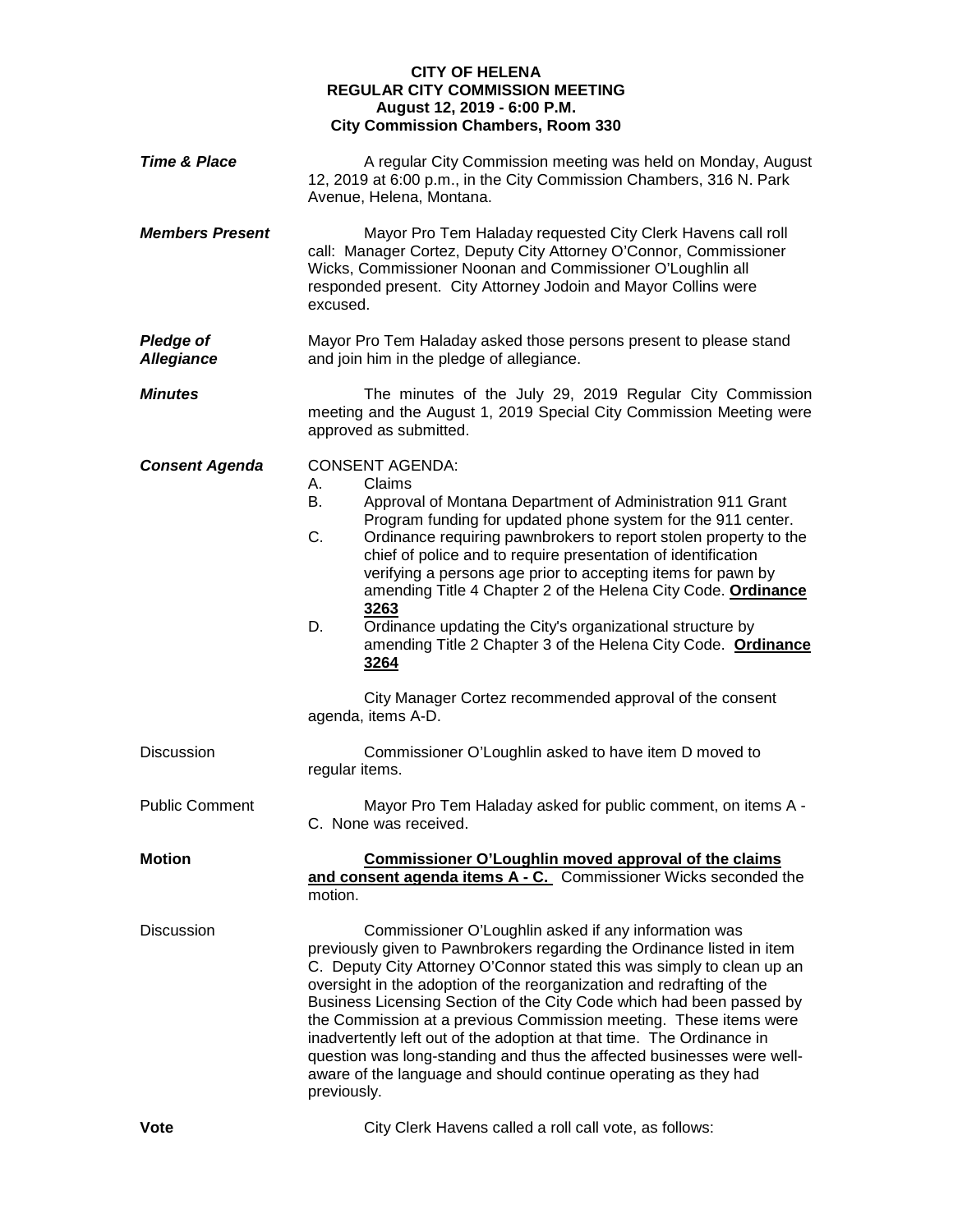Commissioner Wicks voted aye, Commissioner Noonan voted aye, Commissioner O'Loughlin voted aye, and Mayor Pro Tem Haladay voted aye. **The motion carried, 4-0.**

| <b>City Commissioners</b>                    | <b>Communications from COMMUNICATIONS/PROPOSALS FROM CITY COMMISSIONERS</b><br>There were no comments.                                                                                                                                                                                                                                                                                                                                               |
|----------------------------------------------|------------------------------------------------------------------------------------------------------------------------------------------------------------------------------------------------------------------------------------------------------------------------------------------------------------------------------------------------------------------------------------------------------------------------------------------------------|
| <b>Report of the City</b><br><b>Attorney</b> | REPORT OF THE CITY ATTORNEY<br>No report given.                                                                                                                                                                                                                                                                                                                                                                                                      |
| <b>Report of the City</b><br><b>Manager</b>  | <b>REPORT OF THE CITY MANAGER</b><br>City Manager Cortez introduced to Ellie Utter, City of Helena<br>Intern, for a report on Urban Renewal Districts. Ms. Utter gave a brief<br>presentation on her research from multiple Montana cities and their<br>current Urban Renewal Districts as compared to Helena, including<br>Missoula, Bozeman, and Billings.                                                                                         |
| <b>Discussion</b>                            | Commissioner O'Loughlin thanked Ms. Utter for her work on this<br>project this summer, and the presentation was very informative on the<br>Commissioner Wicks thanked Ms. Utter, stating the explanation<br>topic.<br>of a complex topic was very helpful. Mayor Pro Tem Haladay thanked<br>Ms. Utter and stated the report contained vital information for the<br>Commission to make informed decisions in the future.                              |
| <b>Report from the</b><br><b>HCC</b>         | REPORT FROM THE HELENA CITIZENS COUNCIL<br>No Report Given.                                                                                                                                                                                                                                                                                                                                                                                          |
| <b>Regular Items</b>                         | <b>REGULAR ITEMS</b>                                                                                                                                                                                                                                                                                                                                                                                                                                 |
|                                              | CONSIDER AN ORDINANCE UPDATING THE CITY'S<br>А.<br>ORGANIZATIONAL STRUCTURE BY AMENDING TITLE 2<br>CHAPTER 3 OF THE HELENA CITY CODE.<br>City Manager Cortez proposed to update the City's<br>organizational structure and department nomenclature as follows:<br>1. The Administrative Services department will be renamed the<br>Finance department with the various activities performed by the<br>department broken out into separate divisions. |
|                                              | 2. Open Lands will be added to the title of the Parks and<br>Recreation department to read Parks, Recreation and Open<br>Lands department.                                                                                                                                                                                                                                                                                                           |
|                                              | 3. Civic Center operations division will move from the Community<br>Facilities department to the Parks, Recreation and Open Lands<br>department.                                                                                                                                                                                                                                                                                                     |
|                                              | 4. A new Transportation Systems department will be created.                                                                                                                                                                                                                                                                                                                                                                                          |
|                                              | 5. The Transportation Systems department will be comprised of<br>Streets, Shop and Fleet Services, Transit, Parking, and Right-of-<br>Way Code Enforcement divisions.                                                                                                                                                                                                                                                                                |
|                                              | 6. The Public Works department will be comprised of the City<br>Engineer, Solid Waste, Utility System Maintenance, Water<br>Treatment, and Wastewater Treatment divisions.                                                                                                                                                                                                                                                                           |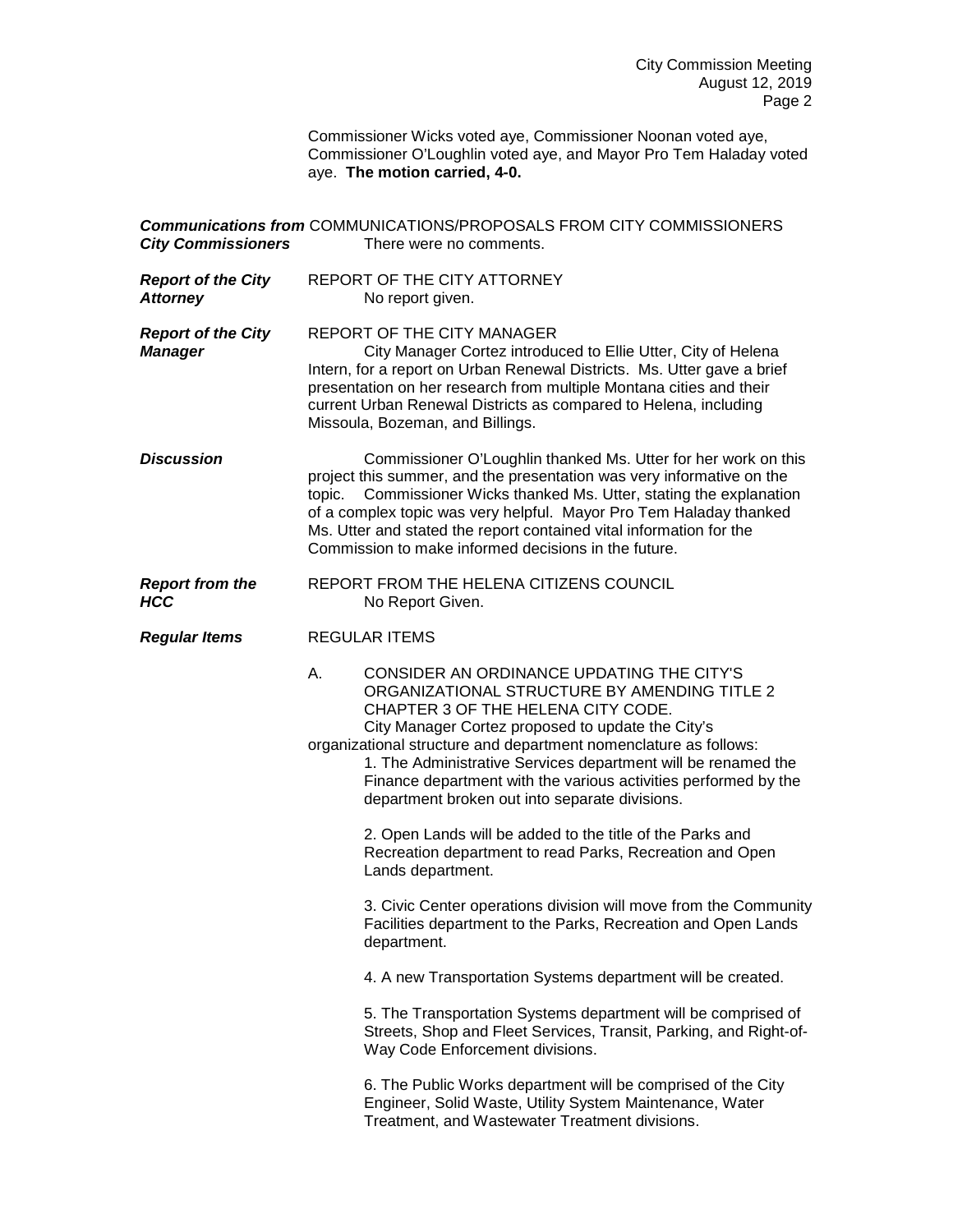Discussion Commissioner O'Loughlin asked for clarification on the direct report of the Civic Center staff to the City Manager and did this make the hierarchy official as part of the city code. City Manager Cortez confirmed this.

> Commissioner Wicks asked if the Snow Plowing would exist under the new Transportation Systems Department, and within the Streets division. Manager Cortez confirmed this.

Mayor Pro Tem Haladay asked City Manager Cortez to offer further explanation, as to why the Transportation Systems Department was created and the reorganization of Streets, Transit, and Sidewalks. Manager Cortez stated this was ensure more accountability, quality of service, and a more responsive financial and budgetary strategy it was determined the relevant departments would be better suited under a separate department and Director.

Commissioner O'Loughlin asked if movement of Civic Center out of the Facilities Department, to the Parks Department will result in any operational changes of the Civic Center. City Manager Cortez stated the only change that would be who the Civic Center staff would report to, from the City Manager to the Parks and Recreation, Open Lands Director Ponozzo.

Public Comment Mayor Pro Tem Haladay asked for public comment.

Judy Kline, President of the Civic Center Advisory Board, made several comments on the reorganization. Ms. Kline stated she was concerned about the changes which were currently being made. Amongst Ms. Kline's reported concerns were office space rentals to outside entities, the placement and physical occupation of Civic Center staff. Ms. Kline asked the Commission to consider amending the current Ordinance to not include changes to the Civic Center.

Gary Carpenter, former Executive Director of the Civic Center, expressed concerns over the staffing numbers, and knowledge base for those individuals which are tasked with maintaining and implementing events at the Civic Center. Mr. Carpenter expressed concerns over Parks Department Staff not having the institutional knowledge of Civic Center or event operation. Mr. Carpenter stated he felt future plans for the Civic Center needed clarification, especially as it pertains to any discussions of possible privatization. Mr. Carpenter asked the Civic Center to be removed from the re-organization Ordinance.

Mike DaSilva, former City Commissioner, spoke of concerns over the budget supplied to the Civic Center being for upcoming year reduced by \$100,000, and still being able to operate and function at the same capacity

Bonnie Lorang, Civic Center Advisory Board member, spoke in opposition to the Civic Center transfer to the Parks & Recreation Department.

Sean Logan, 1954 Stuart St, spoke about concerns regarding the Ordinance being passed this evening being voted on, when the implementation of the reorganization appeared to be executed, starting in May. Mr. Logan submitted a statement expressing these concerns to the official public record.

Pat Keim, president of Helena Symphony, stated he was approached by the City with an offer to rent space at the Civic Center. This offer was being considered due to its convenience as the venue base for the organization. Mr. Keim stated he had recently had a conversation with Ms. Kline from the Civic Center advisory board on this matter. Mr. Keim characterized the conversation as being adversarial. When considering the importance of the Helena Symphony to the Civic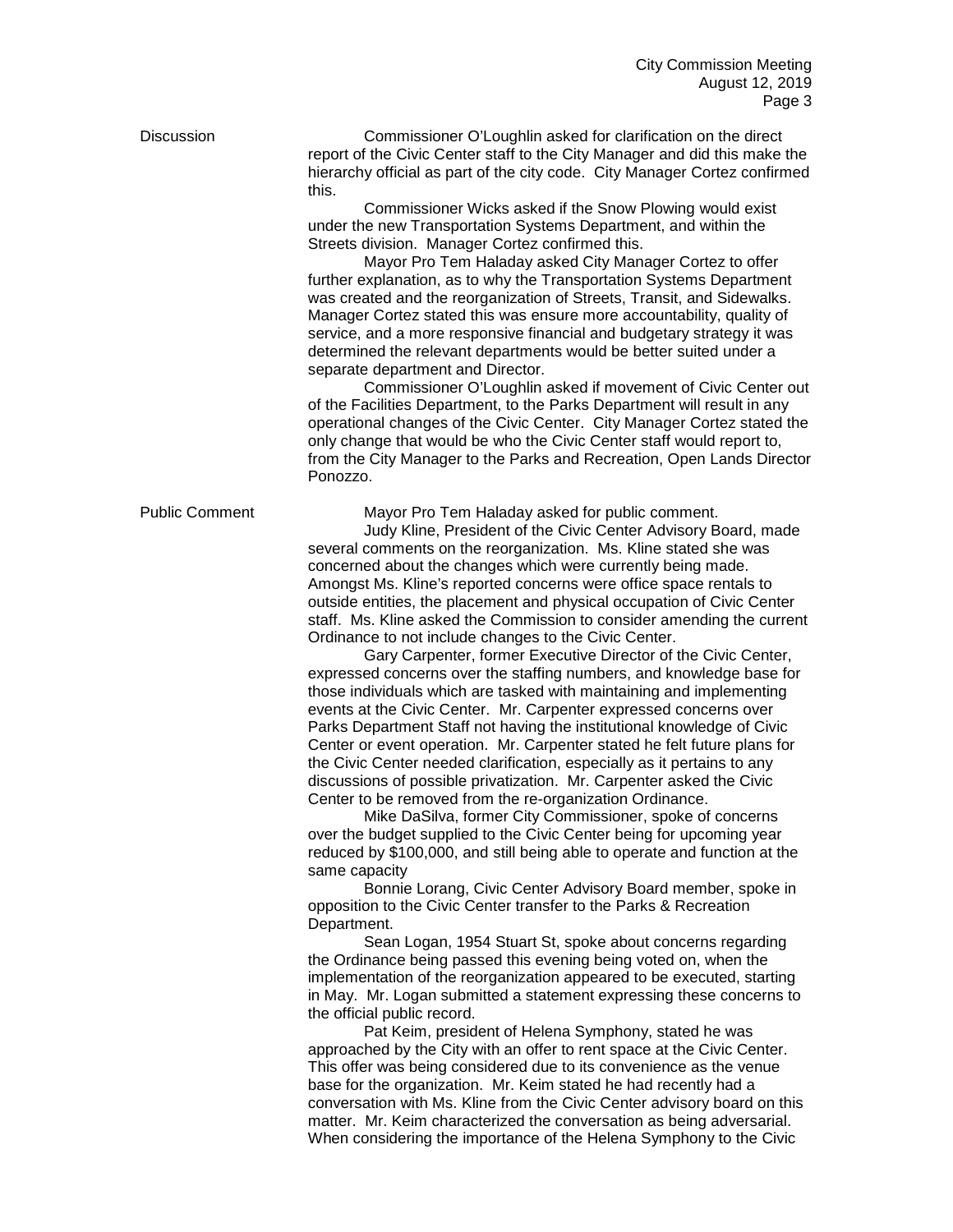Center's success, it was disappointing to be treated in such a way by the President of the Civic Center Board, as a matter of customer service.

Discussion Commissioner O'Loughlin asked for clarification on the figures for the Civic Center from the past 3 fiscal years. Civic Center Manager Byron Dike stated he didn't have exact figures but was able to give a broad overview of the previous years, stating there was a steady increase in the revenues produced over the last three years. Commissioner O'Loughlin asked how much from the General Fund was constituted for the Civic Center operations. Manager Dike stated \$470,000.00 was allocated from the General Fund. Commissioner O'Loughlin asked for clarification on the dollar amounts given for support staff for the Civic Center and for other support staff, who help with the day to day operation of the Civic Center. Manager Dike stated the Facilities Superintendent position is budgeted through the Civic Center budget.

Commissioner Noonan asked for clarification on the total budget for the funding of the Civic Center. Manager Cortez stated the total budget is 1.1 million. The Manager further stated the historical deficit the Civic Center budget is operating under is around \$400 – 470,000.00. Manager Cortez spoke to the possibility of the Civic Center being selfsustaining, and this was the reason for RFP's.

Commissioner Haladay asked for clarification of the reserves for Civic Center. Manager Cortez stated there would not be additional Capital reserve funds added to the Civic Center budget, this distribution of reserves was "a one-time shot," due to the deficits being run by the city and the efforts to balance the budget.

## **Motion Commissioner Noonan moved to Ordinance updating the City's organizational structure by amending Title 2 Chapter 3 of the Helena City Code.** Commissioner O'Loughlin seconded the motion.

Discussion Commissioner Noonan stated he believed the concerns regarding the Civic Center reorganization were a misunderstanding the City would slowly abandon the Civic Center. Commissioner Noonan stated the City of Helena had no plans to abandon the Civic Center as it was part of the Cities cooperative history. The Commissioner felt the Parks department was a vibrant department and would offer additional value to the operation of the facility, in addition to the knowledge base which exists within the current staff of the Civic Center.

Commissioner Wicks expressed her concerns regarding commentary that only certain members of the Facilities Staff have the knowledge base to operate the facility. The Commissioner felt this was to the detriment of the operation of the Civic Center. Commissioner Wicks hoped this lack of coordinated knowledge and responsibility would be resolved with the Civic Center moving under the Parks & Recreation, Open Lands Department.

Mayor Pro Tem Haladay expressed concerns over statements made in some communications received from members of the Civic Center Advisory Board and individuals opposed to the reorganization of the Civic Center. He felt the discourse was such, it damaged the credibility of the Civic Center Board. The Commissioner stated he continued to support the Civic Center, despite his concerns of the statements by some members of the Civic Center Board and its supporters in opposition to the Ordinance.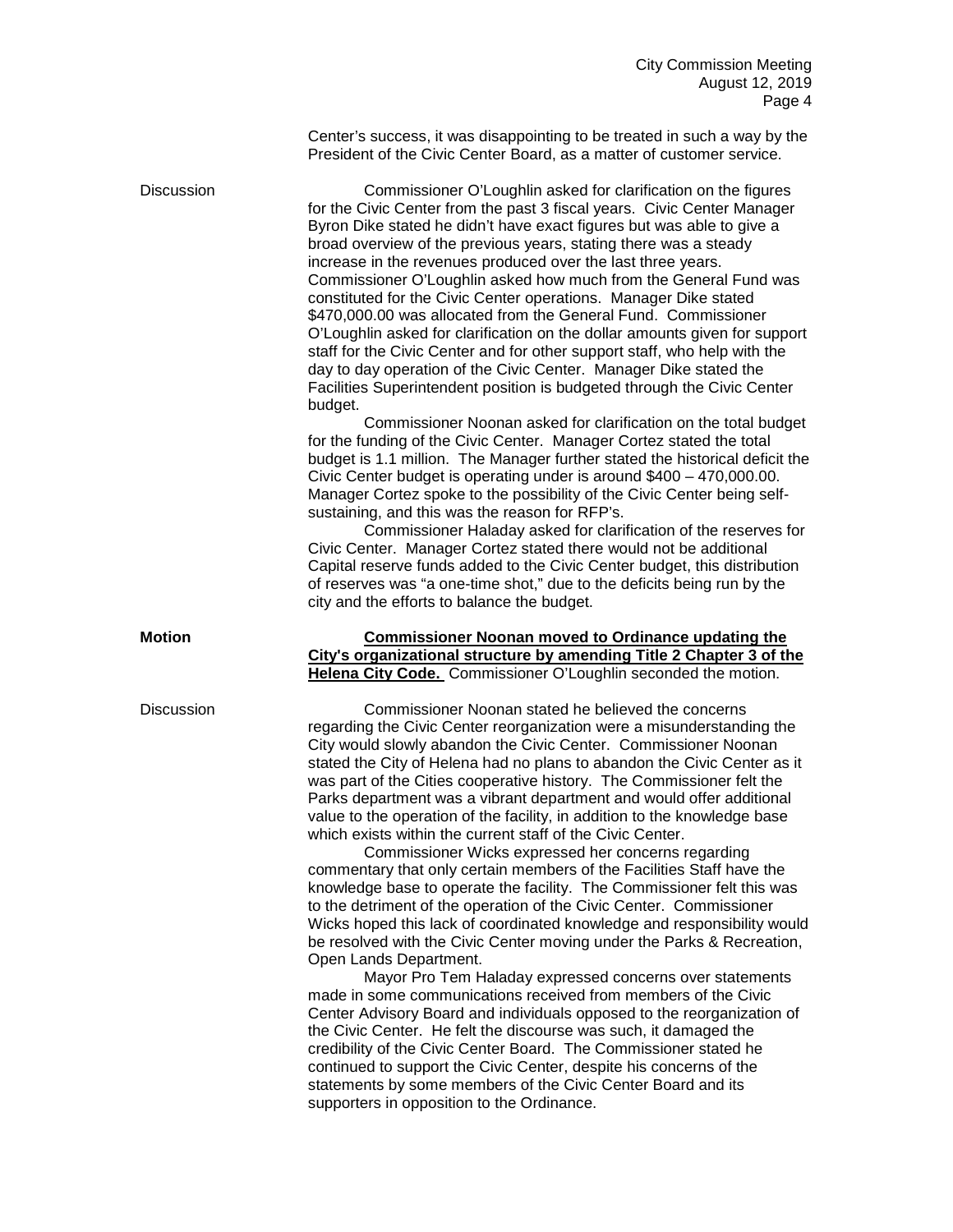**Vote** City Clerk Havens called a roll call vote, as follows: Commissioner Wicks voted aye, Commissioner Noonan voted aye, Commissioner O'Loughlin voted aye, and Mayor Pro Tem Haladay voted aye. **The motion carried, 4-0. Ordinance 3264**

> B. CONSIDER A RESOLUTION PERMITTING BACK-IN ANGLE PARKING ON THE NORTH-SIDE OF 7TH AVENUE BETWEEN WARREN STREET AND CRUSE AVENUE.

Staff Report **Interim Public Works Director Ryan Leland reported 7th Avenue** carries two-way traffic and has approximately nine (9) parking spaces on the south side of the roadway between Warren Street and Cruse Avenue and no parking along the north side. The Helena School District, in order to improve traffic flow during student drop-off and pick-up, has requested to change 7th Avenue to a one-way street. They have also requested that on-street parking be increased (via angle parking) to decrease staff parking in the residential neighborhood.

> Helena School District held a public meeting on 11 July 2019 to inform residents of their request to the city and ask the residents near Central School for their concerns or comments on the proposal. The final number of back-in angle parking spaces will ultimately be determined by the final layout and design. Staff is proposing permit back-in angle parking on the north side of 7th Avenue between Warren Street and Cruse Avenue.

Traffic flow during school drop-off and pick-up should be improved by removing eastbound traffic from 7th Avenue. City services, namely plowing, will not have to contend with opposite direction traffic.

The one-way street would require removal of the south-bound left-turn lane on Cruse which, in turn, would allow for a reconfiguration and increase of parking (likely angled) on the east side of Cruse adjacent to the Central School property. These additional stalls would provide more parking for school events and make better use of the large cross section of Cruse Street.

Helena School District would be given first opportunity to purchase permits for the new angled parking stalls. These permits would provide guaranteed revenue for parking enforcement.

Interim Public Works Director Leland recommended approval of a resolution permitting back-in angle parking on the north-side of  $7<sup>th</sup>$ avenue between Warren Street and Cruse Street.

| Discussion |
|------------|
|            |

Commissioner Wicks asked Interim Public Works Director Leland to clarify the timing of the agenda item. Interim Director Leland stated the Helena School District was preoccupied with the completion of the new Central School, and a formal request was never completed by the Helena School District. After the completion, it was determined there was not enough parking to suit the needs of the school, and so the request made to fulfill this need.

Commissioner Wicks expressed concerns over a possible precedent being set by the Resolution, for a possibility of another government entity building a facility and then asking for parking post build. Interim Director Leland stated the zoning requirements were met by the Helena School District and the school itself, thus the parking was not necessary to meet those requirements. This was a unique situation and due to the existing one-way streets and dead-end streets, and it did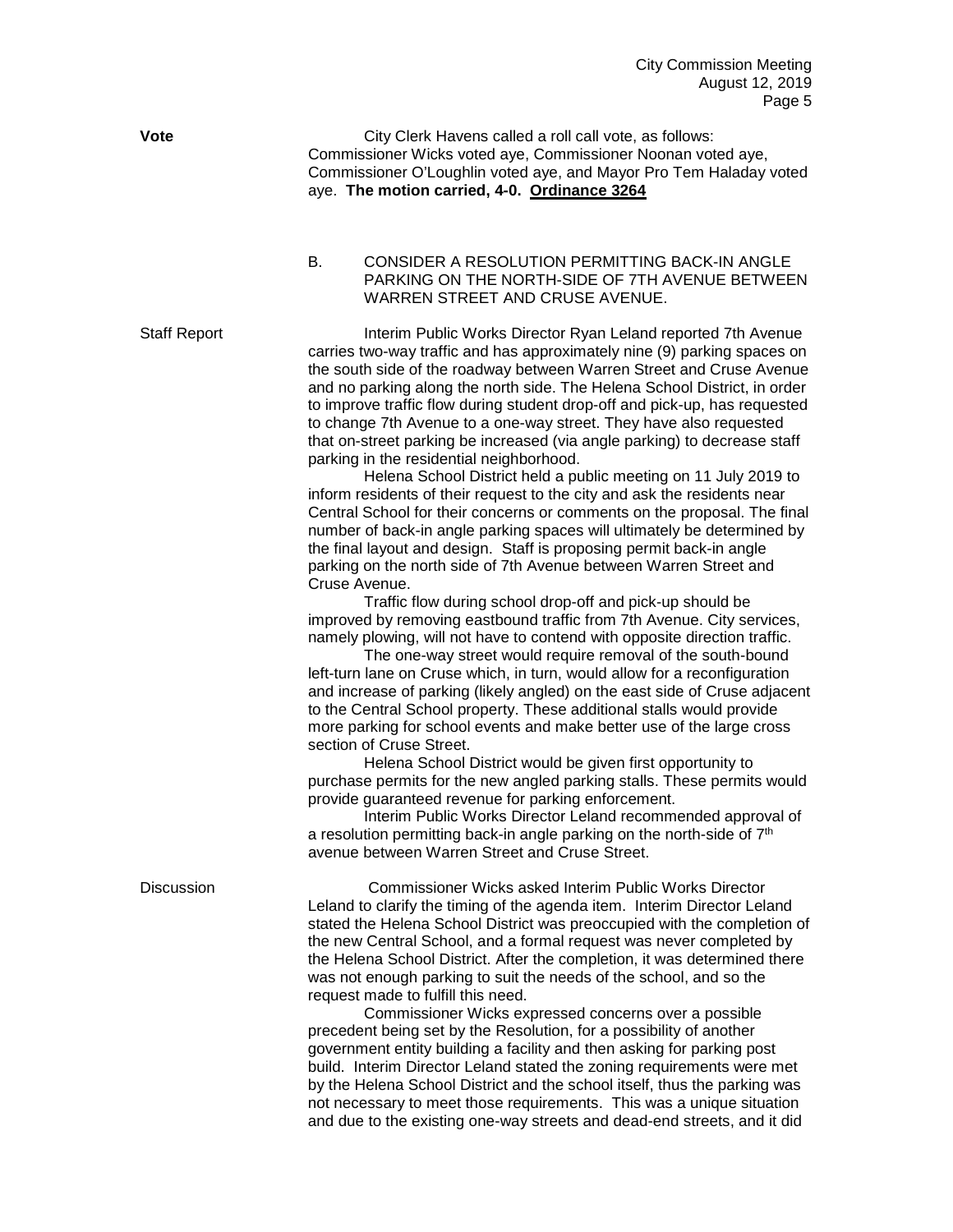not pose traffic flow issues. This type unique situation would be reviewed on a case by case basis by City Staff.

Mayor Pro Tem Haladay asked Interim Leland to clarify the traffic flow being considered in this matter, and why one-way traffic flow was better suited to 7<sup>th</sup> Avenue. Interim Director Leland stated consideration of the buses turning radius and accessibility, street slope, and the merging of traffic onto Cruse from  $7<sup>th</sup>$  Avenue were all justifications for the one-way.

Mayor Pro Tem Haladay asked if the School was currently meeting all permit requirements for the parking.

Director Haugen responded to the question, stating there was a judge order which stated the schools did not have to comply to parking requirements, but if the school was required to comply, they would meet the requirements.

Mayor Pro Tem Haladay asked for a time frame to complete the project. Interim Leland stated the time frame was dependent on the availability of resources for City Staff and obtaining a suitable contractor, stating the project could be completed rather quickly.

Commissioner O'Loughlin asked Interim Director Leland what other projects should be considered when implementing the current recommendations, even if they were speculative or future projects. Interim Director Leland stated the City staff were always considering options for the area and how to improve access and safety. These considerations would be taken into account and monitored after the School opens and a clear understanding of the traffic flow developed.

Mayor Pro Tem Haladay asked if angle parking was ever considered on Cruse Avenue. Interim Director Leland stated the topic of parking and angle parking was always a topic of discussion, as it pertains to Cruse Avenue.

| <b>Public Comment</b> |
|-----------------------|
|                       |

Mayor Pro Tem Haladay asked for public comment. Kalli Kind, District Facilities Director, stated there were concerns over the grade of elevation on 7<sup>th</sup> avenue; and due to the safety concerns, traffic flow needed to be managed. This parking would be used primarily for faculty members and would alleviate the need for parking onsite.

| Motion     | Commissioner O'Loughlin moved to approve a resolution                                                                                        |
|------------|----------------------------------------------------------------------------------------------------------------------------------------------|
|            | permitting back-in angle parking on the north-side of 7th Avenue                                                                             |
|            | between Warren Street and Cruse Avenue. Commissioner Noonan                                                                                  |
|            | seconded the motion.                                                                                                                         |
| Discussion | Mayor Pro Tem asked if the parking spaces would be designated<br>strictly for school use. Interim Director Leland stated the parking at this |

**Vote** City Clerk Havens called a roll call vote, as follows: Commissioner Wicks voted aye, Commissioner Noonan voted aye, Commissioner O'Loughlin voted aye, and Mayor Pro Tem Haladay voted aye. **The motion carried, 4-0. Resolution 20550**

time was available for all individuals with the proper permit.

C. A RESOLUTION ENCOURAGING VOLUNTARY OUTDOOR SMOKE-FREE AREAS AND ENHANCED PRACTICES TO REDUCE OUTDOOR SECONDHAND SMOKE EXPOSURE IN PUBLIC PLACES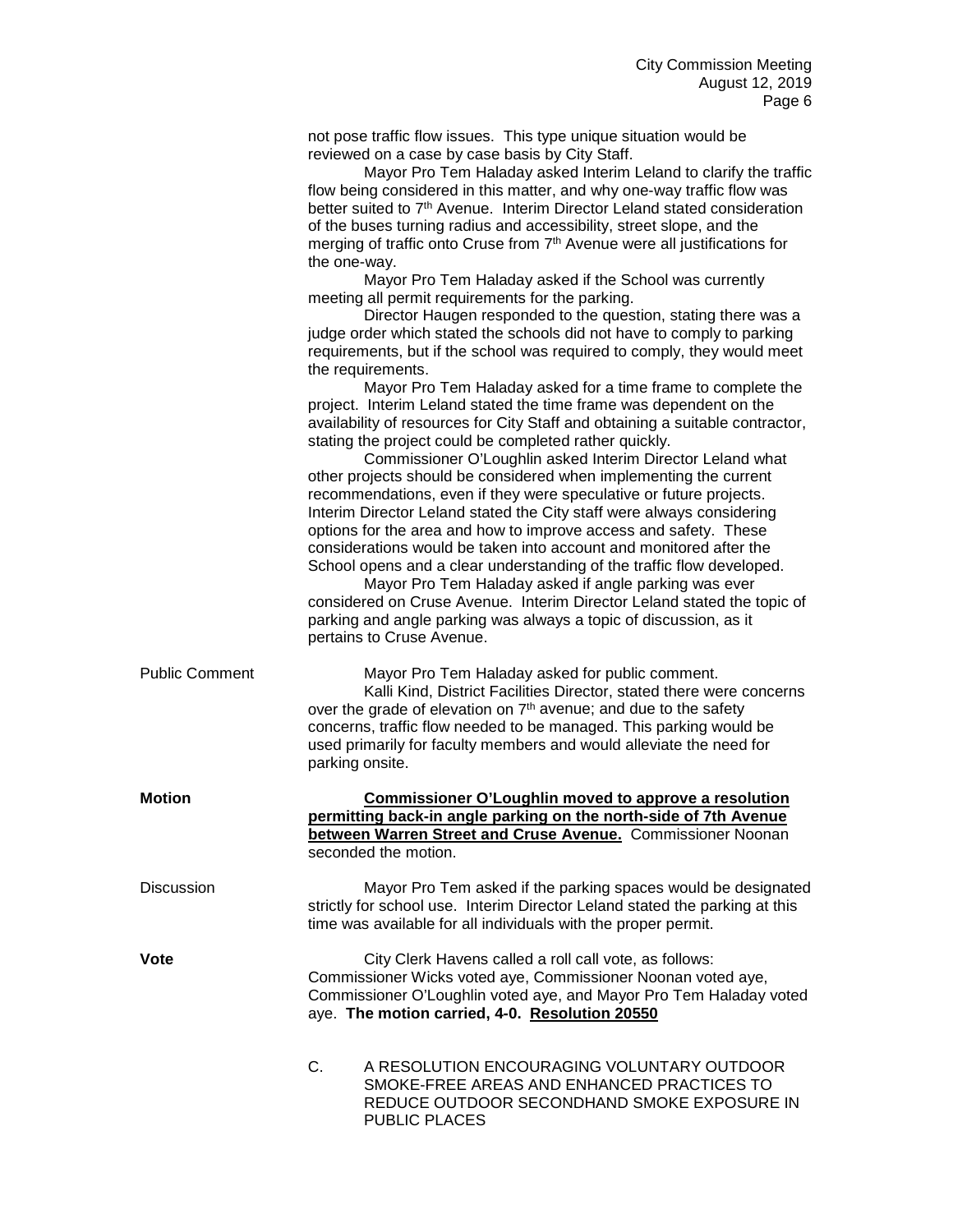| <b>Staff Report</b>   | Deputy City Attorney Iryna O'Connor reported An Outdoor<br>Smoking Workgroup, consisting of public health officials, city staff, and<br>business representatives has worked together since November 2018 to<br>develop the attached resolution that encourages property and business<br>owners to voluntarily establish enhanced smoke-free practices to reduce<br>outdoor secondhand smoke exposure in public places.<br>Staff encourages businesses within the city to adopt smoke-free<br>practices so that outdoor smoking near public access entrances, exits,<br>windows, and ventilation systems is discouraged. Undertake community<br>awareness and education efforts to ensure enhanced compliance with<br>the Lewis and Clark Clean Indoor Air Act Implementation Protocol.<br>Deputy City Attorney O'Connor recommended approval of a<br>resolution encouraging voluntary outdoor smoke-free areas and<br>enhanced practices to reduce outdoor secondhand smoke exposure in<br>public places.                                                                                                                                                                                                                                                                                                                                             |
|-----------------------|-------------------------------------------------------------------------------------------------------------------------------------------------------------------------------------------------------------------------------------------------------------------------------------------------------------------------------------------------------------------------------------------------------------------------------------------------------------------------------------------------------------------------------------------------------------------------------------------------------------------------------------------------------------------------------------------------------------------------------------------------------------------------------------------------------------------------------------------------------------------------------------------------------------------------------------------------------------------------------------------------------------------------------------------------------------------------------------------------------------------------------------------------------------------------------------------------------------------------------------------------------------------------------------------------------------------------------------------------------|
| <b>Public Comment</b> | Mayor Pro Tem Haladay asked for public comment.<br>Nate Wellington, Tobacco Specialist Lewis & Clark County<br>Health Department, spoke in favor of the resolution.<br>Jaime Larese, Manager of Wellness and Community Outreach,<br>at St. Peter's Hospital, spoke in support of the resolution, and expressed<br>the support of St. Peter's Hospital, stating this was an opportunity to<br>promote the health of community.<br>Bruce McCollough, Tri-County Montana Tavern Association,<br>stated the Tri-County Montana Tavern Association would be taking their<br>support further adopting their own separate internal programs to support<br>the resolutions goals.<br>Cathy Burwell, Director Helena Chamber of Commerce, spoke in<br>support of the resolution, citing the support of Chamber members and<br>business owners of the resolution, assured the adoption of the<br>resolutions success.<br>Tim Chisman, Co-Owner of the Blackfoot River Brewery, spoke<br>in favor of the resolution.<br>Thom Prop, representative of Town Pump, spoke in favor of the<br>resolution.<br>Brad Longcake, representative of Montana Petroleum Marketers<br>and Convenience Store Association, spoke in favor the resolution,<br>stating the process in developing the resolution was an example of<br>cooperative efforts amongst multiple entities |
| <b>Discussion</b>     | Commissioner O'Loughlin asked Ms. Burwell if there were<br>methods the Chamber of Commerce possessed to track how many<br>businesses were participating in the enhanced practices. Ms. Burwell,<br>stated this may be a possibility due to the number of organizations<br>involved, and tracking any participants asking for the toolkit to promote<br>the practices.<br>Jaqueline Isaly, Lewis and Clark Public Health, stated these<br>discussions were already being had within the Workgroup and the<br>County Health Department, and a tracking model was already in<br>development.<br>Commissioner Wicks stated her support for this resolution.                                                                                                                                                                                                                                                                                                                                                                                                                                                                                                                                                                                                                                                                                               |
| Motion                | <b>Commissioner Noonan moved to approve a resolution</b><br>encouraging voluntary outdoor smoke-free areas and enhanced<br>practices to reduce outdoor secondhand smoke exposure in public<br>places. Commissioner Wicks seconded the motion.                                                                                                                                                                                                                                                                                                                                                                                                                                                                                                                                                                                                                                                                                                                                                                                                                                                                                                                                                                                                                                                                                                         |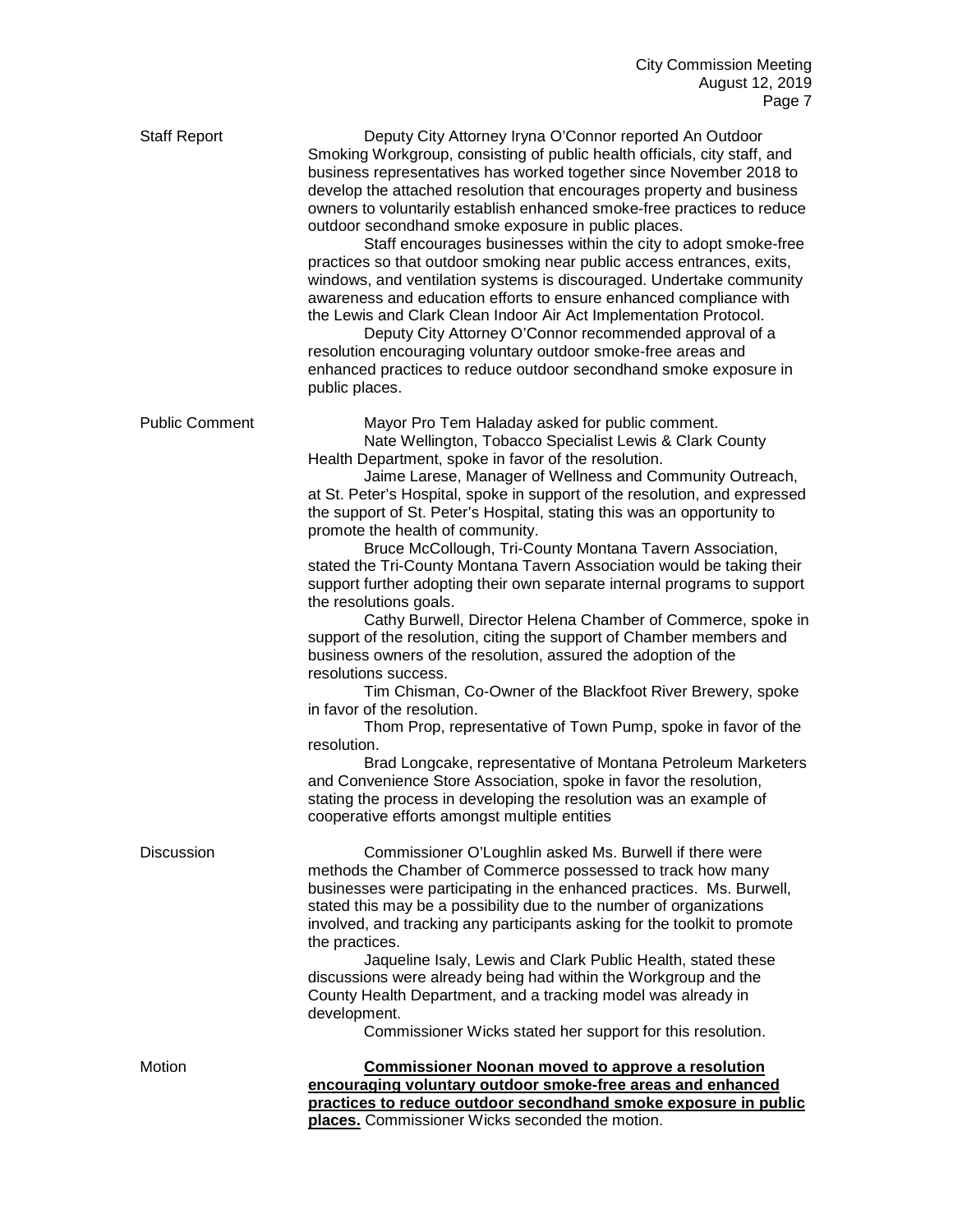| Discussion            | Commissioner Noonan stated his support for the resolution and<br>cited the workgroup as an example for cooperative efforts in other<br>complex topics.                                                                                                                                                                                                                                                                                                                                                                                                                                                                                                                                                                                                                                                                                                                                                                                                                                                                                                                                                                 |
|-----------------------|------------------------------------------------------------------------------------------------------------------------------------------------------------------------------------------------------------------------------------------------------------------------------------------------------------------------------------------------------------------------------------------------------------------------------------------------------------------------------------------------------------------------------------------------------------------------------------------------------------------------------------------------------------------------------------------------------------------------------------------------------------------------------------------------------------------------------------------------------------------------------------------------------------------------------------------------------------------------------------------------------------------------------------------------------------------------------------------------------------------------|
| <b>Vote</b>           | City Clerk Havens called a roll call vote, as follows:<br>Commissioner Wicks voted aye, Commissioner Noonan voted aye,<br>Commissioner O'Loughlin voted aye, and Mayor Pro Tem Haladay voted<br>aye. The motion carried, 4-0. Resolution 20551                                                                                                                                                                                                                                                                                                                                                                                                                                                                                                                                                                                                                                                                                                                                                                                                                                                                         |
|                       | D.<br>CONSIDER A RESOLUTION RELATING TO \$5,700,000<br>WATER SYSTEM REVENUE BONDS (DNRC DRINKING<br>WATER STATE REVOLVING LOAN PROGRAM), SERIES 2019<br>BOND; AUTHORIZING THE ISSUANCE AND FIXING THE<br>TERMS AND CONDITIONS THEREOF.                                                                                                                                                                                                                                                                                                                                                                                                                                                                                                                                                                                                                                                                                                                                                                                                                                                                                 |
|                       | Interim Public Works Director Leland gave a brief report on the<br>project logistics.<br>Interim Finance Director Liz Hirst reported the City is requesting<br>the Commission approve borrowing \$5,700,000 to finance the Ten Mile<br>transmission line replacement. Approximately 5 miles of new<br>transmission main is being replaced between the Ten Mile Water<br>Treatment Plant and the Baxendale junction box. Staff budgeted to<br>complete and borrow for this project originally in 2004. It has taken until<br>this year to engineer, resolve and obtain easements, and bid out the<br>project. The project is almost complete with final hookup anticipated for<br>the fall after peak water demand is over.<br>Staff is proposing the City borrow up to \$5,700,000 from the<br>DNRC Drinking Water Loan Program for 20 years at 2.5%.<br>Interim Finance Director Hirst recommended approval of a<br>resolution relating to \$5,700,000 water system revenue bonds (DNRC<br>Drinking Water State Revolving Loan Program); and authorizing the<br>issuance and fixing the terms and conditions thereof. |
| <b>Public Comment</b> | Mayor Pro Tem Haladay asked for public comment. None was<br>received.                                                                                                                                                                                                                                                                                                                                                                                                                                                                                                                                                                                                                                                                                                                                                                                                                                                                                                                                                                                                                                                  |
| Motion                | <b>Commissioner Noonan moved to approve a resolution</b><br>relating to \$5,700,000 water system revenue bonds (DNRC Drinking<br>Water State Revolving Loan Program); and authorizing the issuance<br>and fixing the terms and conditions thereof. Commissioner Wicks<br>seconded the motion. City Clerk Havens called a roll call vote, as<br>follows: Commissioner Wicks voted aye, Commissioner Noonan voted<br>aye, Commissioner O'Loughlin voted aye, and Mayor Pro Tem Haladay<br>voted aye. The motion carried, 4-0. Resolution 20552                                                                                                                                                                                                                                                                                                                                                                                                                                                                                                                                                                           |
|                       | Е.<br>CONSIDER A RESOLUTION AMENDING AND RESTATING<br>ALL PRIOR WATER SYSTEM REVENUE FINANCING<br>RESOLUTIONS AND WATER SYSTEM REVENUE BONDS<br><b>ISSUED PRIOR TO 2019.</b>                                                                                                                                                                                                                                                                                                                                                                                                                                                                                                                                                                                                                                                                                                                                                                                                                                                                                                                                           |
| <b>Staff Report</b>   | Interim Finance Director Liz Hirst reported The City has four<br>outstanding water bond issues. All were borrowed from the State of<br>Montana, Department of Natural Resources, State Revolving Fund<br>(SRF). All bond documents refer to the original bond resolution No.<br>10386 adopted in 1992. The language is outdated and difficult to<br>interpret. The attached resolution will replace resolution No. 10386 as                                                                                                                                                                                                                                                                                                                                                                                                                                                                                                                                                                                                                                                                                            |